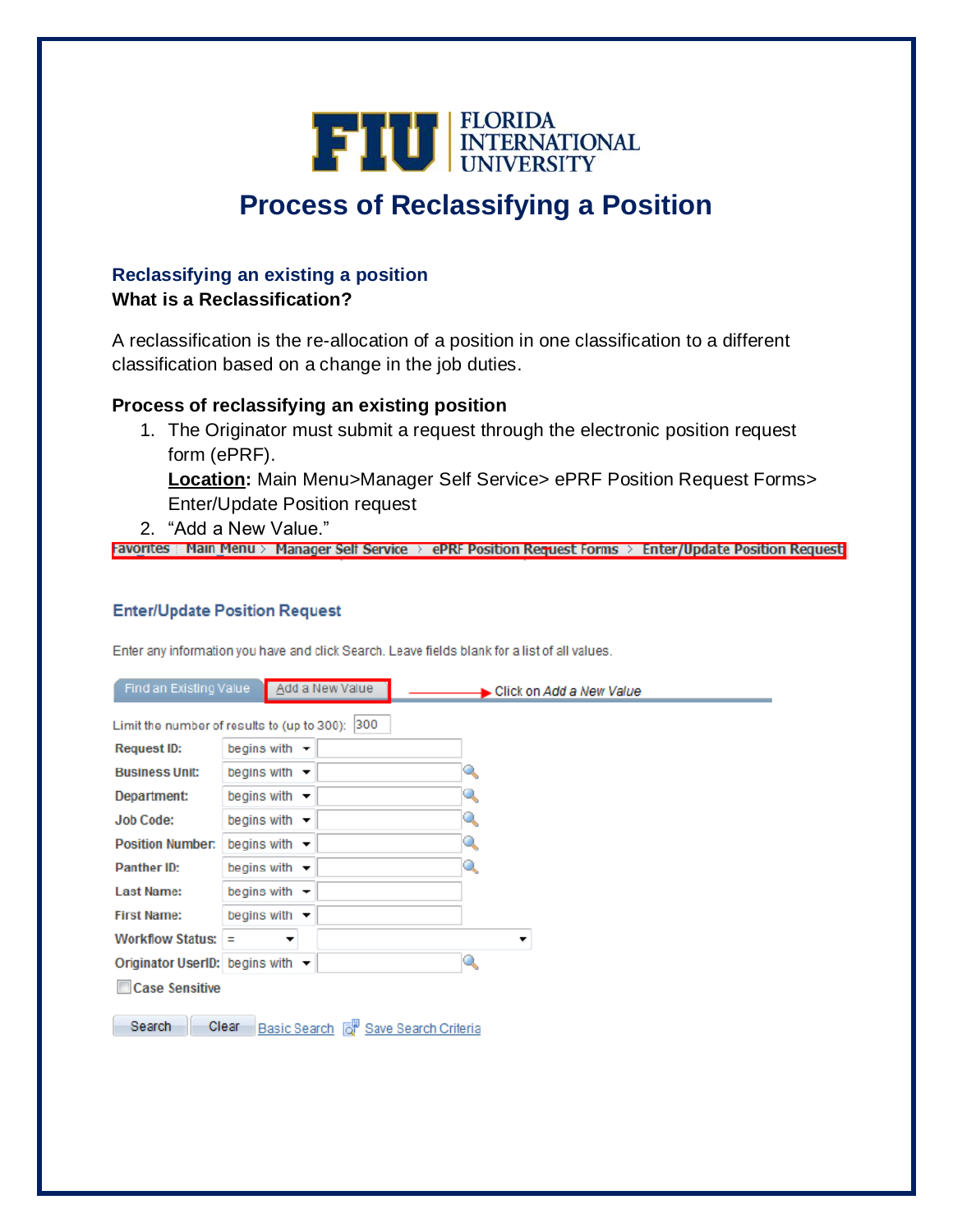3. Click "Add" to start completing the ePRF.

| <b>Find an Existing Value</b> | Add a New Value |  |
|-------------------------------|-----------------|--|
|                               |                 |  |
| <b>Request ID: NEW</b>        |                 |  |
| Add                           |                 |  |

4. Complete the Fields

When reclassifying a position, first determine the appropriate action reason.

| AVUVILI VUJVIIJ.                      |                                                                                                                                                    |
|---------------------------------------|----------------------------------------------------------------------------------------------------------------------------------------------------|
| <b>Action reason</b>                  | <b>Description</b>                                                                                                                                 |
| <b>RCP-Reclassification</b>           | Change in job classification to another classification                                                                                             |
| <b>Promotion</b>                      | with a higher level of responsibility and a higher pay<br>grade maximum in the same pay plan.                                                      |
| <b>RCD-Reclassification</b>           | Change in job classification to another one with lower                                                                                             |
| <b>Demotion</b>                       | level of responsibility and lower pay grade maximum in<br>the same pay plan.                                                                       |
| <b>REC - Reclassification Lateral</b> | Change from one job classification to another one with<br>the same level of responsibility and the same pay<br>grade maximum in the same pay plan. |
| <b>CPR - Pay Plan Change</b>          | Change to a higher level job classification in a different                                                                                         |
| <b>Promotion</b>                      | pay plan (e.g. staff to admin).                                                                                                                    |
| <b>CDE - Pay Plan Change</b>          | Change in job classification to a lower level in a                                                                                                 |
| <b>Demotion</b>                       | different pay plan (e.g. admin to staff).                                                                                                          |

### **Action reasons:**

### *Flag Functionality:*

 "Post Upon Approval" – This flag triggers a notification to Talent Acquisition and Management (TAM) upon position action approval.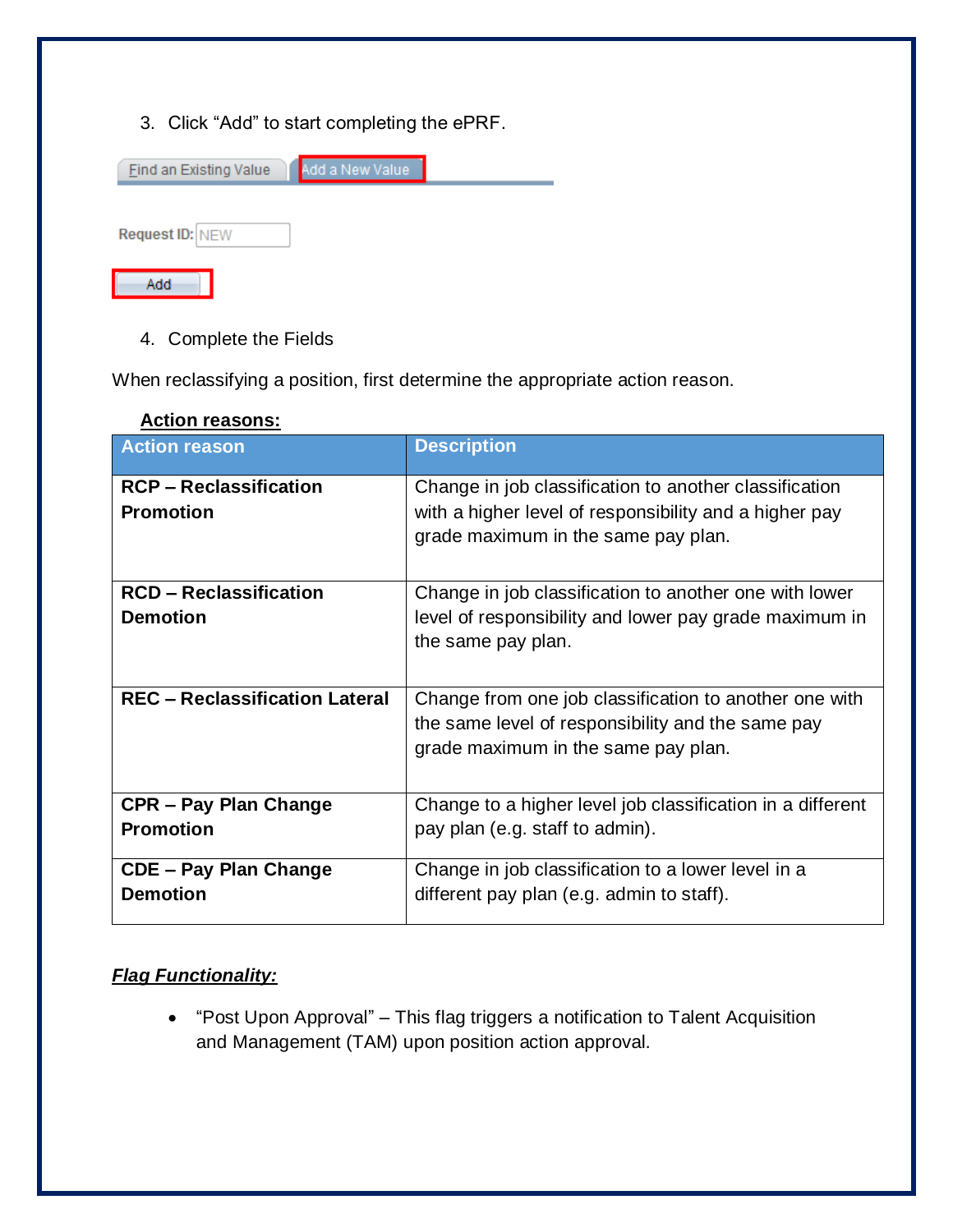## **Position Request Form**

| <b>Request ID:</b>                          | 0000022945                                                      |  |
|---------------------------------------------|-----------------------------------------------------------------|--|
| *Requested Effective Date: 01/14/2017       | Γi                                                              |  |
| *Reason:                                    | $\overline{\text{RCP}}$ Q Reclassification - Promotion          |  |
|                                             | Post Upon Approval<br>Check flag if the position will be posted |  |
| Pay Action/Notification to Employee Records |                                                                 |  |
| <b>Budget Purposes Only</b>                 |                                                                 |  |

 "Pay Action/Notification to Employee Records" – This flag triggers a notification to Employee Records for pay actions.

## **Position Request Form**

| <b>Request ID:</b>                          | 0000022945                                |                                |
|---------------------------------------------|-------------------------------------------|--------------------------------|
| *Requested Effective Date:                  | 01/14/2017<br>Fil                         |                                |
| *Reason:                                    | Reclassification - Promotion<br>$RCP$ $Q$ |                                |
| Post Upon Approval                          |                                           | Check flag if the incumbent is |
| Pay Action/Notification to Employee Records |                                           | being reclassify to a higher   |
| <b>Budget Purposes Only</b>                 |                                           | classification                 |

### *Position Information Fields:*

| <b>Fields to Complete</b>     | <b>Description</b>                                                 |
|-------------------------------|--------------------------------------------------------------------|
| <b>Requested Effective</b>    | The beginning of the pay period.                                   |
| <b>Date</b>                   |                                                                    |
| Reason                        | Click on the magnifying glass and choose the action reason         |
|                               | the appropriate action reason (CPR, CDE, REC, RCD, RCP).           |
| <b>Post Upon Approval</b>     | If the position is going to be posted, please check this box.      |
| Pay                           | If the incumbent is being reclassified to a higher classification, |
| <b>Action/Notification to</b> | please check this box.                                             |
| <b>Records</b>                |                                                                    |
| <b>Job Code</b>               | Enter the appropriate job code.                                    |
| <b>Working Title</b>          | N/A                                                                |
| <b>Short Title</b>            | Field information defaults.                                        |
|                               |                                                                    |
| <b>Reg/Temp</b>               | Field information defaults to "Reg."                               |
| <b>Union Code</b>             | Field information defaults to the appropriate union code per       |
|                               | the job code.                                                      |
| <b>Reg Region</b>             | Field information defaults to USA.                                 |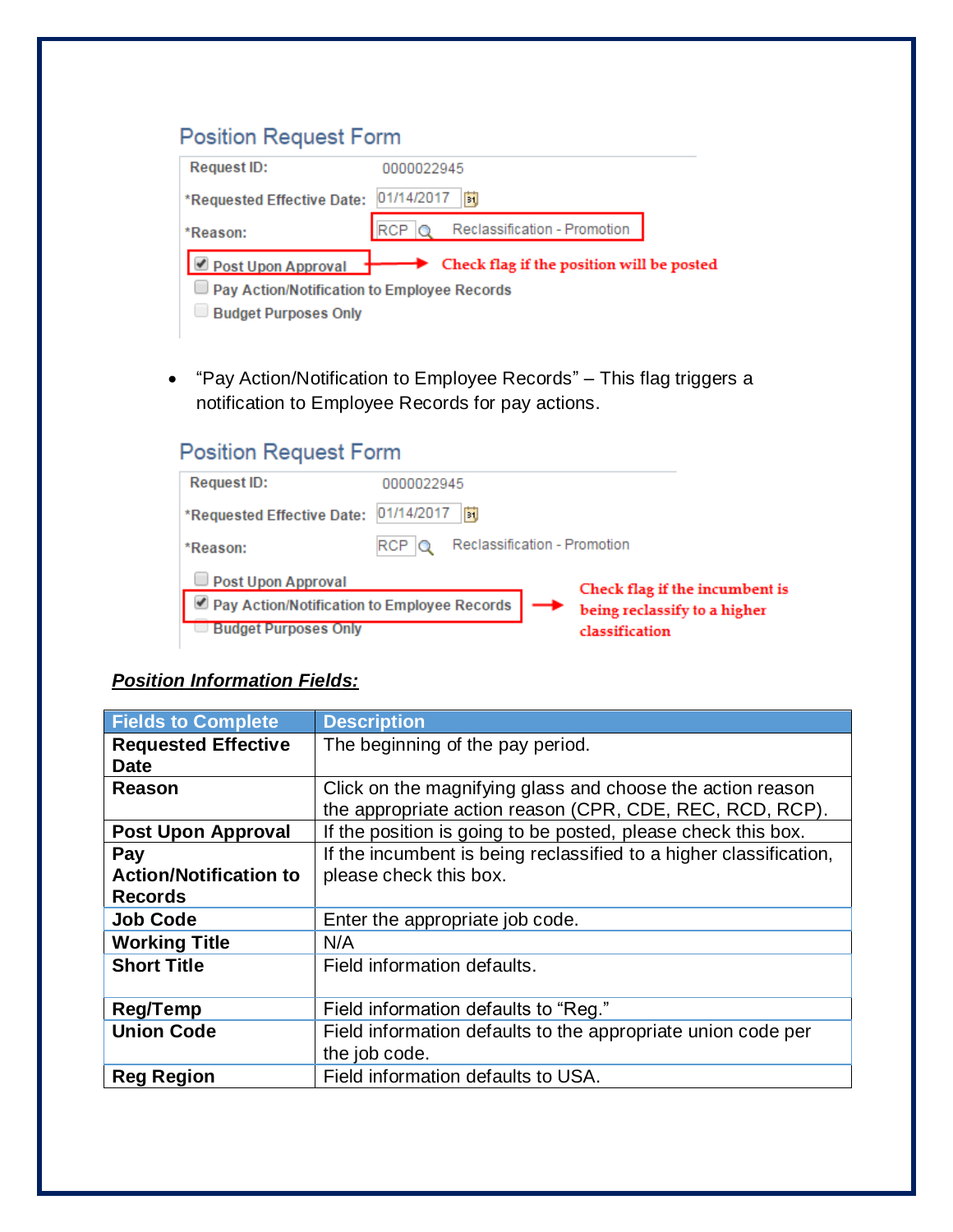| <b>Salary Plan</b>    | Field information defaults to the appropriate salary plan per the<br>job code. |
|-----------------------|--------------------------------------------------------------------------------|
| <b>Pay Grade</b>      | Field information defaults to the appropriate salary plan per the<br>job code. |
| <b>Standard Hours</b> | Field information defaults to current.                                         |
| <b>Work Period</b>    | Field information defaults to 52.2.                                            |

## *Organization Relationship Information:*

| Dept ID           | 290000000                  | <b>CARTA Deans Off</b>            |                                         |                                                                                     |                                   |  |
|-------------------|----------------------------|-----------------------------------|-----------------------------------------|-------------------------------------------------------------------------------------|-----------------------------------|--|
| Location          | 01024<br>Q                 | Paul Ceja Architecture Bldg.      |                                         |                                                                                     |                                   |  |
| <b>Reports To</b> | 70003523                   | <b>Roary Panther</b>              |                                         | Information defaults to current data.<br>Note - If any of these attributes is being |                                   |  |
|                   | <b>Job Code:</b><br>0671   | <b>Sr Dir Administrative Svcs</b> |                                         | updated, then the action reason needs to be<br>change.                              |                                   |  |
| Company           | FIU                        | <b>Florida International Univ</b> |                                         |                                                                                     |                                   |  |
|                   | <b>Supervisor Of</b>       |                                   | Personalize   Find   View All   스키   표정 |                                                                                     | First 1 of 1 Last                 |  |
|                   |                            |                                   |                                         |                                                                                     |                                   |  |
|                   | *Position<br><b>Number</b> | <b>Position Title</b>             | <b>Name</b>                             | <b>Reports To</b>                                                                   | <b>Reports To</b><br><b>Descr</b> |  |

| <b>Fields to</b><br><b>Complete</b> | <b>Description</b>                                                                                                                                                           |
|-------------------------------------|------------------------------------------------------------------------------------------------------------------------------------------------------------------------------|
| <b>Department ID</b>                | Information defaults to current data.<br>Note: If the department ID is being updated, please contact<br>Compensation Administration to discuss the action in further detail. |
| Location                            | Field information defaults to data.                                                                                                                                          |
| <b>Reports To</b>                   | Field information defaults to current data.                                                                                                                                  |
| Company                             | Defaults to FIU.                                                                                                                                                             |
| <b>Supervisor Of</b>                | Field information defaults to current data. Direct reports can be<br>added in this field.                                                                                    |
| <b>Union Code</b>                   | Field information defaults to the appropriate union code per the job<br>code.                                                                                                |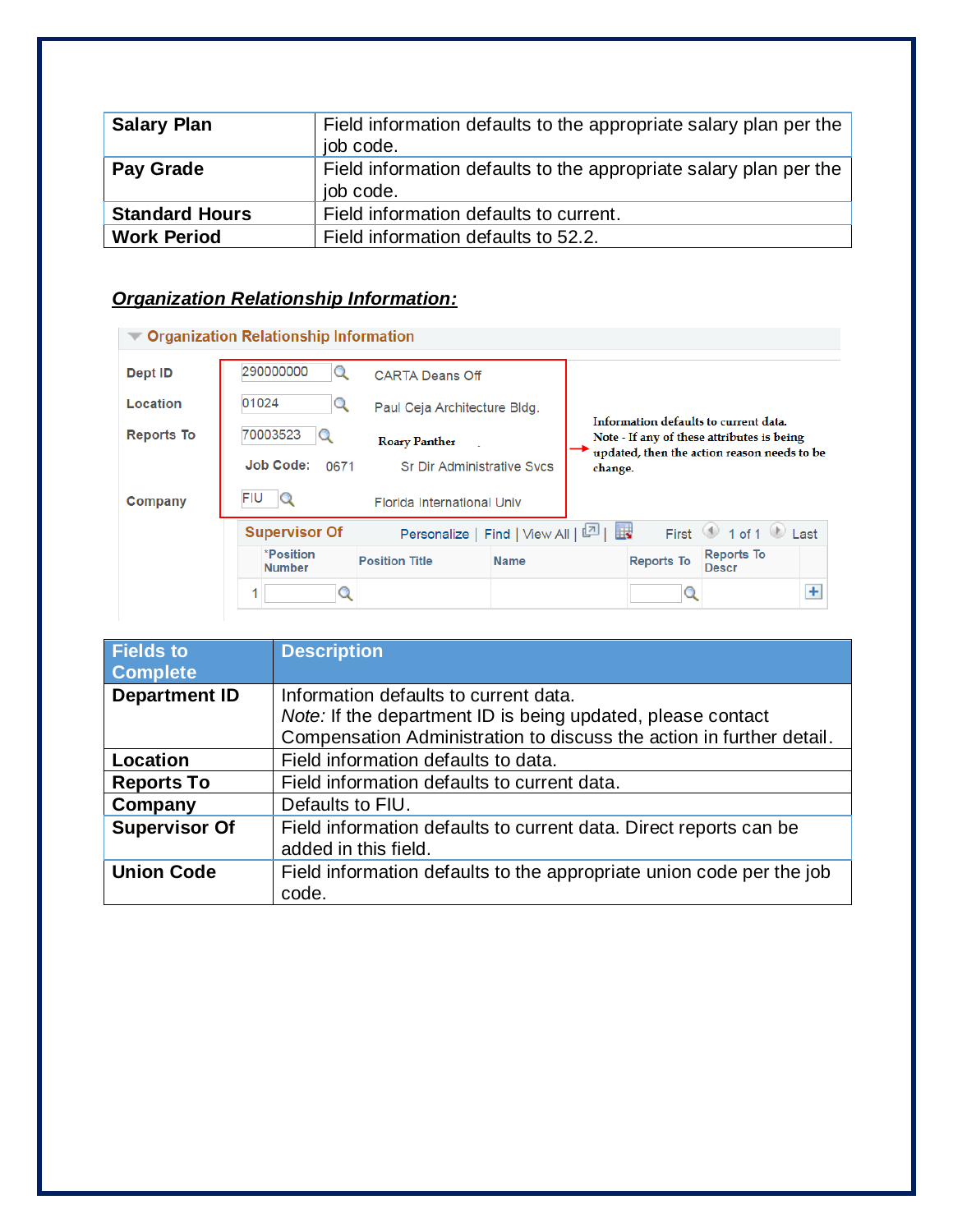### *Other Information:*

| <b>Other Information</b>                                                    |                                                                                                                                                                                                                              |                                  |
|-----------------------------------------------------------------------------|------------------------------------------------------------------------------------------------------------------------------------------------------------------------------------------------------------------------------|----------------------------------|
| <b>Shift</b><br><b>Critical</b><br><b>Investment ID</b><br><b>Comp Rate</b> | 1 - Day Shift<br>▼<br>Chg Amt:                                                                                                                                                                                               | Chg $\%$ :                       |
|                                                                             | <b>Specific Information</b><br>$\Box$ Update Incumbents<br>Include Salary Plan/Grade<br>$\Box$ Force Update for Title Changes<br>Financial Disclosure Required<br><b>Job Sharing Permitted</b><br><b>Essential Personnel</b> | HR will complete<br>these fields |

| <b>Fields to</b><br><b>Complete</b>     | <b>Description</b>                          |
|-----------------------------------------|---------------------------------------------|
| <b>Shift</b>                            | Field information defaults to current data. |
| <b>Critical</b><br><b>Investment ID</b> | Field information defaults to current data. |

## *Budget Information:*

| <b>▼ Budget Information</b> |
|-----------------------------|
|                             |

| <b>Total Distribution Percent:</b><br><b>Allocation</b> | 100,000   | Personalize   Find   View All   2 |                         | First 1 of 1 D Last |        |
|---------------------------------------------------------|-----------|-----------------------------------|-------------------------|---------------------|--------|
| <b>Combo Code</b>                                       | *Distrb % | <b>Funding End</b><br>Date        | <b>Edit Chartfields</b> |                     |        |
| 1 000015449                                             | 100,000   | $\overline{\mathbf{B}}$           | <b>Edit Chartfields</b> |                     | ÷<br>- |
|                                                         |           |                                   |                         |                     |        |
|                                                         |           |                                   |                         |                     |        |
|                                                         |           |                                   |                         |                     |        |
|                                                         |           |                                   |                         |                     |        |
|                                                         |           |                                   |                         |                     |        |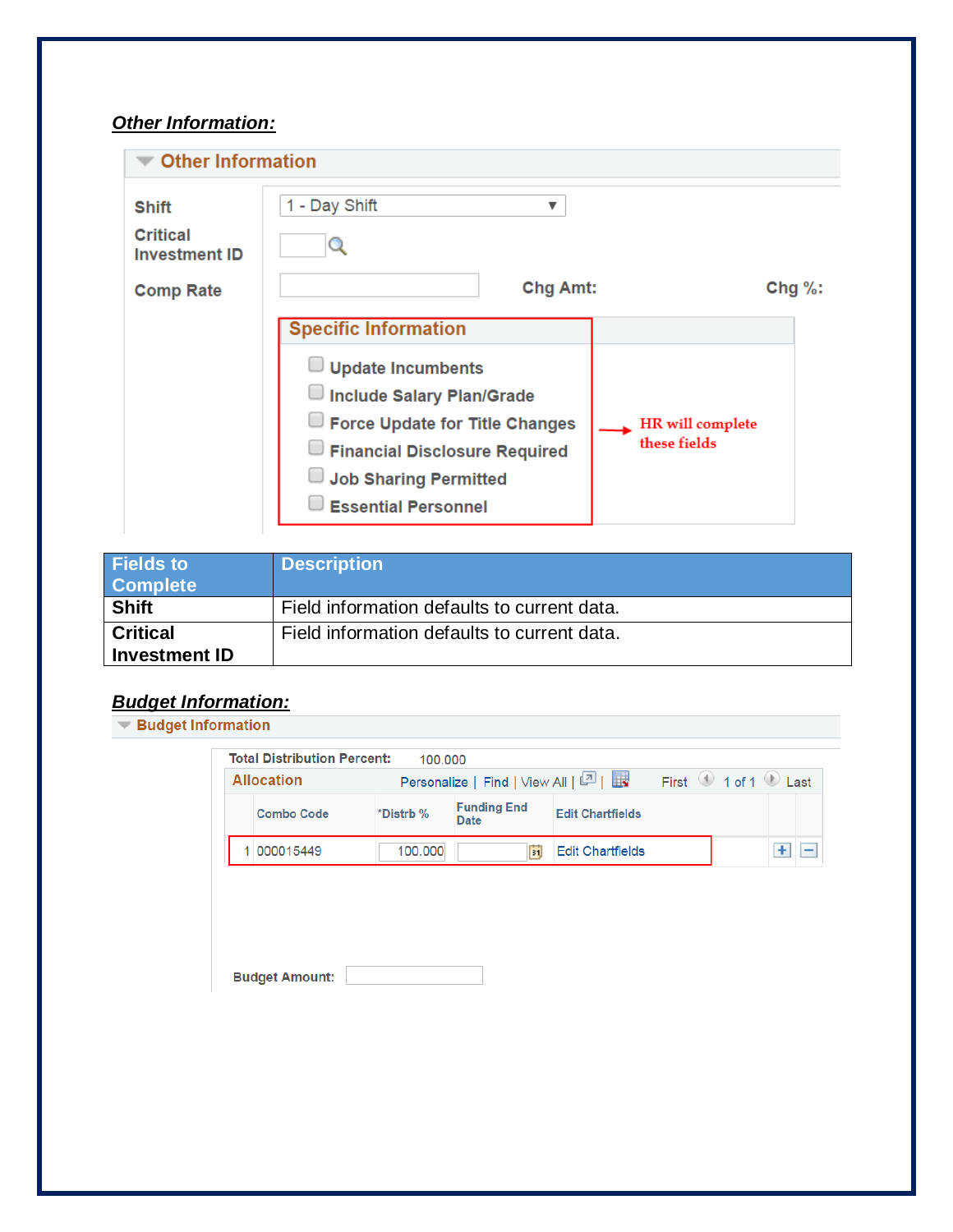| <b>Fields to</b><br><b>Complete</b> | <b>Description</b>                                                                                                                                                                    |
|-------------------------------------|---------------------------------------------------------------------------------------------------------------------------------------------------------------------------------------|
| <b>Allocation</b>                   | Field information defaults to current data. If the allocation is<br>changing, please submit the admin/staff change in status form<br>(change in allocation) to update the allocation. |
| <b>Budget Amount</b>                | Field information defaults to current data.                                                                                                                                           |

- 5. Completing the Position Description:
	- In the ePRF, go to the "Position Profile Data" icon in order to update the position description. The icon can be found in the middle of the ePRF transaction.

| <b>Position Profile Data</b> |  |
|------------------------------|--|
|                              |  |
|                              |  |

- The "Position Profile" consists of the following sections:
	- o **Conditions** Work schedule, target salary range, machines, and equipment used.
	- o **Requirements** Pre employment requirements, working conditions, other essential requirements, compliance requirements, and departmental requirements.
	- o **Qualifications** Licenses & certifications, degrees, language skills, knowledge, skills, and abilities (KSAs), and departmental preference.
	- o **Duties** Responsibilities that the incumbent is expected to perform.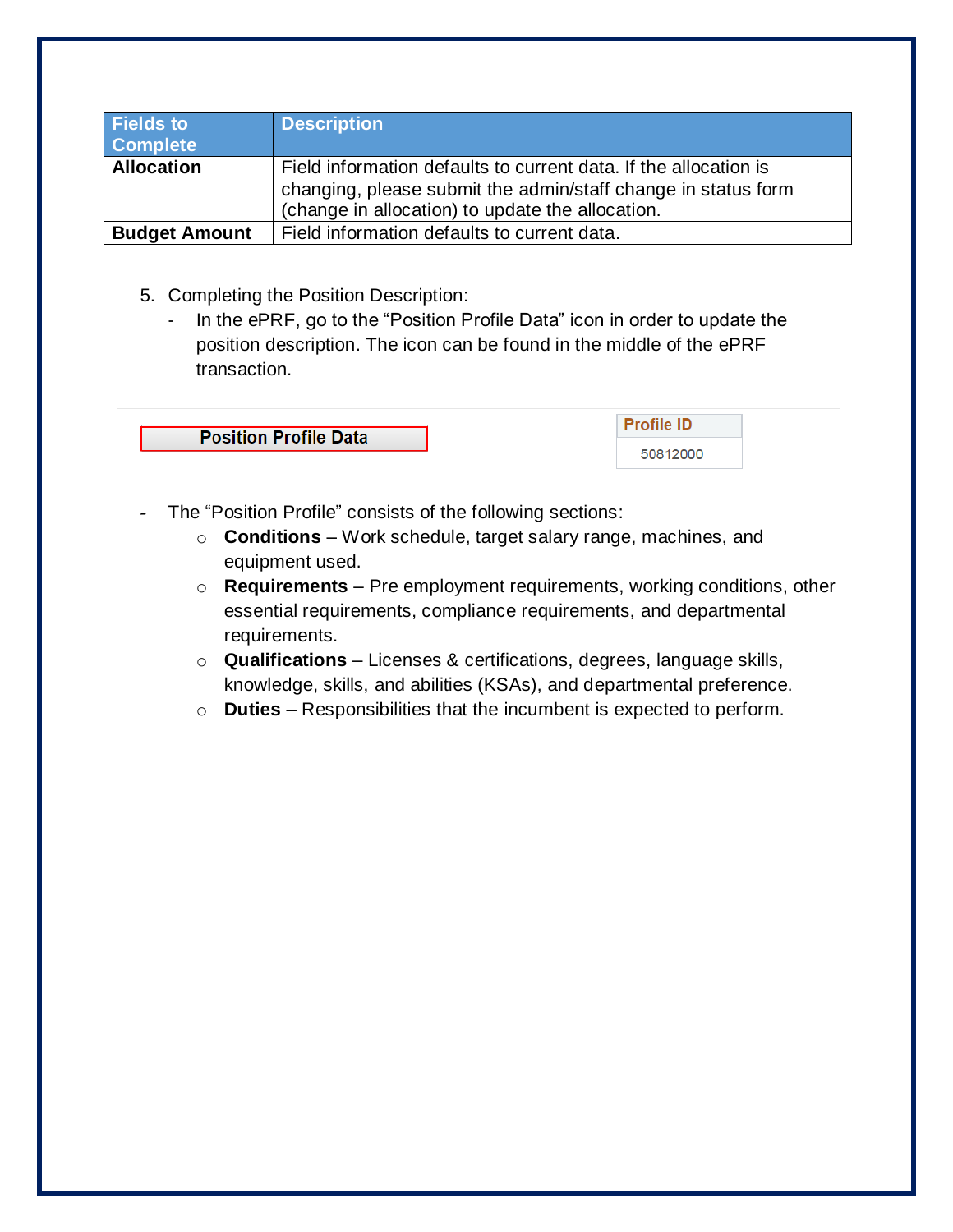### *Conditions:*

| <b>Conditions</b>                                                                                                         | Requirements                                                        | Qualifications<br>Advertisement<br>Direct Charge Exemption<br><b>Duties</b> |               |
|---------------------------------------------------------------------------------------------------------------------------|---------------------------------------------------------------------|-----------------------------------------------------------------------------|---------------|
| <b>Schedule</b>                                                                                                           |                                                                     | Personalize   Find   View All   트리                                          | E.            |
| ID                                                                                                                        | <b>Time</b>                                                         |                                                                             | <b>Status</b> |
| <b>B8:30AM</b>                                                                                                            | Begin time: 8:30 AM                                                 |                                                                             | Active        |
| E5:00PM                                                                                                                   | End time: 5:00 PM                                                   | <b>Current schedule</b>                                                     | Active        |
| $+$<br>Add New Schedule                                                                                                   |                                                                     | > Click to update the working schedule                                      |               |
|                                                                                                                           | <b>Target Salary Range</b>                                          | Personalize   Find   View All   스키   프로                                     |               |
| <b>Target Salary Range</b>                                                                                                |                                                                     |                                                                             | <b>Status</b> |
| \$33,000 - \$45,000                                                                                                       |                                                                     |                                                                             | Active        |
| $\pm$                                                                                                                     | Add New Target Salary Range<br><b>Machines &amp; Equipment Used</b> | Click to update target salary range<br>Personalize   Find   View All   4    |               |
|                                                                                                                           |                                                                     |                                                                             |               |
| ID                                                                                                                        | <b>Machines &amp; Equipment</b>                                     |                                                                             | <b>Status</b> |
| OFFICE001                                                                                                                 | Calculator                                                          |                                                                             | Active        |
| OFFICE002                                                                                                                 | Copy machine                                                        |                                                                             | Active        |
| OFFICE004                                                                                                                 | Fax                                                                 | Current machines & equipment                                                | Active        |
| OFFICE005                                                                                                                 | Computer & Laptop                                                   |                                                                             | Active        |
| OFFICE006                                                                                                                 | Printer                                                             |                                                                             | Active        |
| Click to Add Machines & Equipment<br>$\left  + \right $<br>Add New Machines & Equipment Used<br>required for the position |                                                                     |                                                                             |               |

| <b>Fields to</b><br><b>Complete</b>                              | <b>Conditions Tab</b>                                                                                                     |
|------------------------------------------------------------------|---------------------------------------------------------------------------------------------------------------------------|
| <b>Add New</b><br><b>Schedule</b>                                | Click "Add New Schedule" in order to update the working hours.                                                            |
| <b>Target Salary</b><br>Range                                    | The target salary range is reviewed and approved by<br>Compensation Administration.                                       |
| <b>Add New</b><br><b>Machines &amp;</b><br><b>Equipment Used</b> | Machines, equipment, and tools that the incumbent will be expected<br>to use when performing the duties of this position. |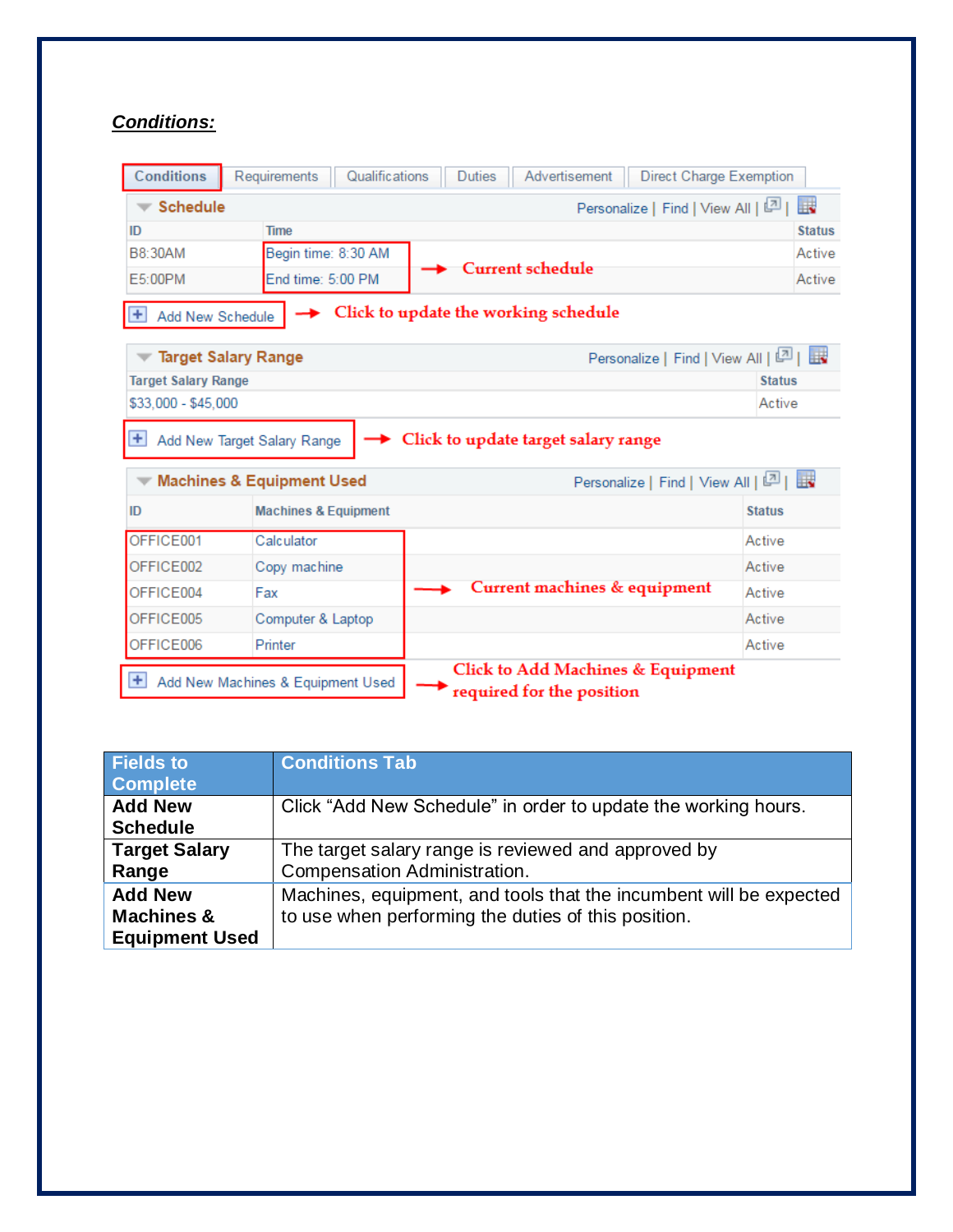| <b>Non-person Profile</b>         |                                                                                                   |                                                                                                           |
|-----------------------------------|---------------------------------------------------------------------------------------------------|-----------------------------------------------------------------------------------------------------------|
| <b>Add New Schedule</b>           |                                                                                                   |                                                                                                           |
| Profile ID:                       | 70016487                                                                                          | Coordinator Admin, Services                                                                               |
| <b>Profile Type:</b>              | <b>FIUPOS</b>                                                                                     | <b>FIU POSITION</b>                                                                                       |
| continue adding additional items. |                                                                                                   | Add item details. Select OK to apply changes and return. Select Cancel to return. Select Apply and Add to |
| <b>Details</b>                    |                                                                                                   | Find   View All First 1 of 1 1 Last                                                                       |
| *Effective Date:                  | 11/09/2012                                                                                        | $\pm$<br>ÞJ                                                                                               |
| *Time:                            |                                                                                                   | Click on the Magnifying glass to<br>Q<br>open the content catalog for the                                 |
| *Status:                          | Active                                                                                            | <b>Schedule</b>                                                                                           |
|                                   |                                                                                                   |                                                                                                           |
| <b>OK</b>                         | Apply and Add Another<br>Cancel<br>Click to add the content item and return to the Conditions Tab | Click to add another content Item                                                                         |

*Note:* Follow the same process for all the required fields.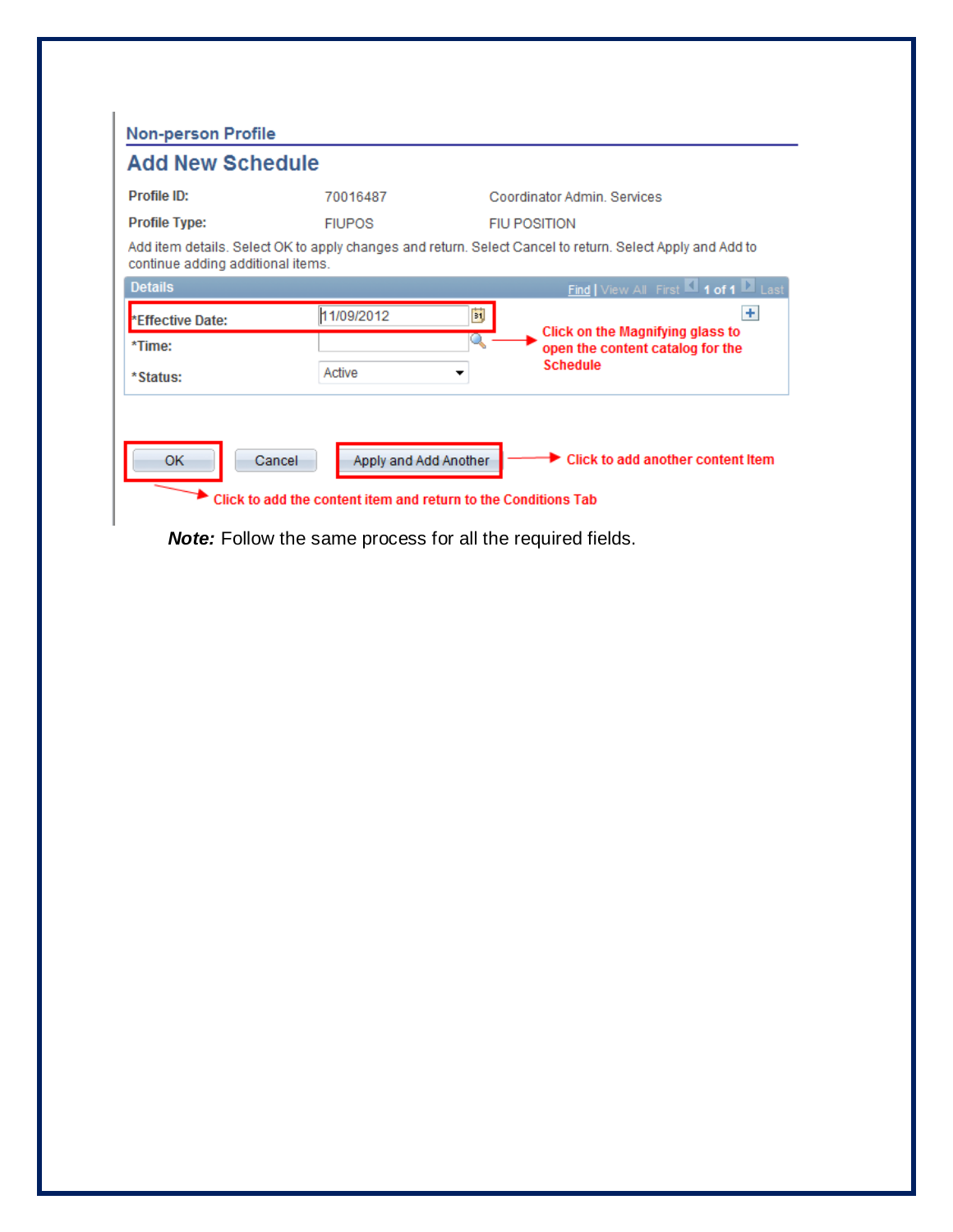### *Requirements:*

| <b>Non-person Profile</b>                 |                                              |                                                                                                  |                                                          |
|-------------------------------------------|----------------------------------------------|--------------------------------------------------------------------------------------------------|----------------------------------------------------------|
| Profile ID:                               | 70016487                                     |                                                                                                  |                                                          |
| <b>Profile Type:</b>                      | <b>FIUPOS</b>                                | <b>FIU POSITION</b>                                                                              |                                                          |
| *Profile Status:                          | Inactive<br>$\overline{\nabla}$              |                                                                                                  |                                                          |
| *Description:                             | Coordinator Admin, Services                  | A                                                                                                |                                                          |
| <b>Short Description:</b>                 | CordAdmSvc                                   |                                                                                                  |                                                          |
| <b>Profile Actions:</b>                   | <select action=""></select>                  | $\mathbf{r} \left  \mathcal{D} \right\rangle$                                                    |                                                          |
| <b>Profile Syndications</b><br>Conditions | <b>Import Content</b><br>Requirements        | Qualifications<br><b>Duties</b><br>Advertisement                                                 |                                                          |
| ▼ Pre-Employment Requirements             |                                              |                                                                                                  |                                                          |
|                                           |                                              | There are currently no Pre-Employment Requirements for this profile. Please add one if required. |                                                          |
|                                           |                                              |                                                                                                  |                                                          |
|                                           | + Add New Pre-Employment Requirements        |                                                                                                  |                                                          |
| ▼ Working Conditions                      |                                              |                                                                                                  |                                                          |
|                                           |                                              | There are currently no Working Conditions for this profile. Please add one if required.          |                                                          |
| + Add New Working Conditions              |                                              |                                                                                                  |                                                          |
| ▼ Other Essential Requirements            |                                              | Customize   Find   View All   <b>Dal</b>                                                         | <b>H</b> First $\blacksquare$ 1 of 1 $\blacksquare$ Last |
| ID                                        | Job factor ID                                | <b>Content Type</b>                                                                              | <b>Status</b>                                            |
| SCHED007                                  | Ability to work flexible<br>hours as needed. | <b>JOBFACTORS</b>                                                                                | Ñ<br>Active                                              |
|                                           | + Add New Other Essential Requirements       |                                                                                                  |                                                          |
| Compliance Requirements                   |                                              |                                                                                                  |                                                          |
|                                           |                                              | There are currently no Compliance Requirements for this profile. Please add one if required.     |                                                          |
|                                           | + Add New Compliance Requirements            |                                                                                                  |                                                          |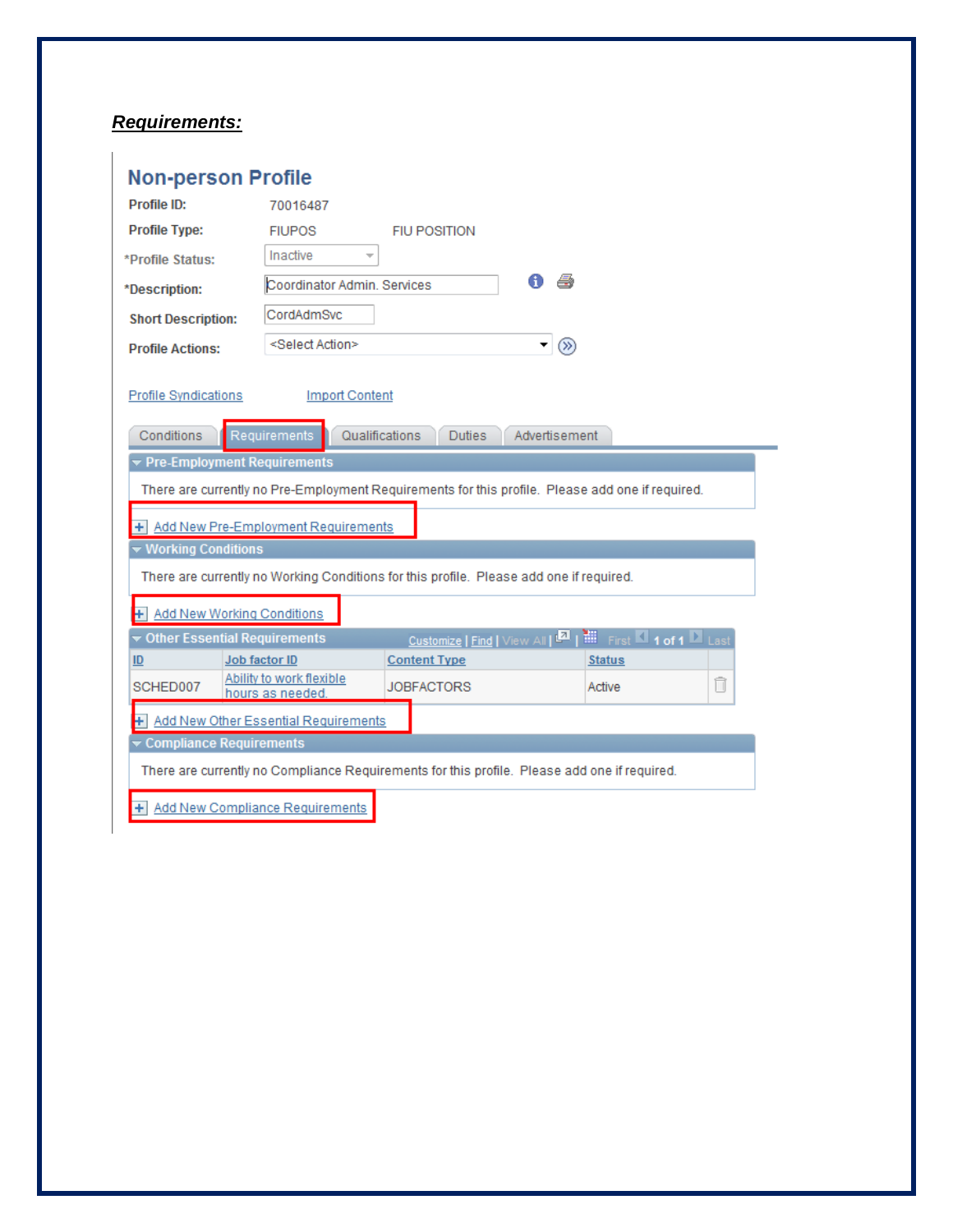| <b>Fields to</b><br><b>Complete</b>           | <b>Requirements Tab</b>                                                                                                                                                                                                            |
|-----------------------------------------------|------------------------------------------------------------------------------------------------------------------------------------------------------------------------------------------------------------------------------------|
| <b>Pre-Employment</b><br><b>Requirements</b>  | The pre-employment requirements are determined by the type of<br>duties the incumbent will be performing. For example, positions that<br>handle cash require fingerprinting. All positions require a criminal<br>background check. |
| Working<br><b>Conditions</b>                  | Update the working conditions.                                                                                                                                                                                                     |
| <b>Other Essential</b><br><b>Requirements</b> | Update any other essential requirements that are needed to<br>perform the duties of this position.                                                                                                                                 |
| <b>Compliance</b><br><b>Requirements</b>      | The compliance requirement depends on the function of the job.<br>For instance, if the position oversees budget, then it will require the<br>"Financial Disclosure" compliance requirement.                                        |

### *Qualifications:*

| Conditions         | Requirements                                                                                   | Qualifications                                                                       | <b>Duties</b> | Advertisement |  | <b>Direct Charge Exemption</b>        |               |                |                               |
|--------------------|------------------------------------------------------------------------------------------------|--------------------------------------------------------------------------------------|---------------|---------------|--|---------------------------------------|---------------|----------------|-------------------------------|
|                    | Licenses & Certifications                                                                      |                                                                                      |               |               |  |                                       |               |                |                               |
|                    | There are currently no Licenses & Certifications for this profile. Please add one if required. |                                                                                      |               |               |  |                                       |               |                |                               |
| $\pm$              | Add New Licenses & Certifications                                                              |                                                                                      |               |               |  |                                       |               |                |                               |
| <b>Degrees</b>     |                                                                                                |                                                                                      |               |               |  |                                       |               |                |                               |
|                    | There are currently no Degrees for this profile. Please add one if required.                   |                                                                                      |               |               |  |                                       |               |                |                               |
| $\left  + \right $ | <b>Add New Degrees</b>                                                                         |                                                                                      |               |               |  |                                       |               |                |                               |
|                    | <b>Language Skills</b>                                                                         |                                                                                      |               |               |  |                                       |               |                |                               |
|                    | There are currently no Language Skills for this profile. Please add one if required.           |                                                                                      |               |               |  |                                       |               |                |                               |
| $\pm$              | Add New Language Skills                                                                        |                                                                                      |               |               |  |                                       |               |                |                               |
|                    | Knowledge, Skills & Abilities                                                                  |                                                                                      |               |               |  | Personalize   Find   View All   المنا |               | First <b>W</b> | $1-5$ of 14 $\bullet$ La      |
| ID                 | <b>KSAID</b>                                                                                   |                                                                                      |               |               |  |                                       | <b>Status</b> |                | <b>View</b><br><b>History</b> |
| KNOW009            |                                                                                                | Knowledge of advanced features in Microsoft Office Suite and SharePoint.             |               |               |  |                                       | Inactive      |                | 點                             |
| KNOW036            |                                                                                                | Knowledge of Photoshop.                                                              |               |               |  |                                       | Inactive      |                | 貼                             |
| MENTALABL001       | manne                                                                                          | Ability to handle information of sensitive and confidential nature in a professional |               |               |  |                                       | Active        |                |                               |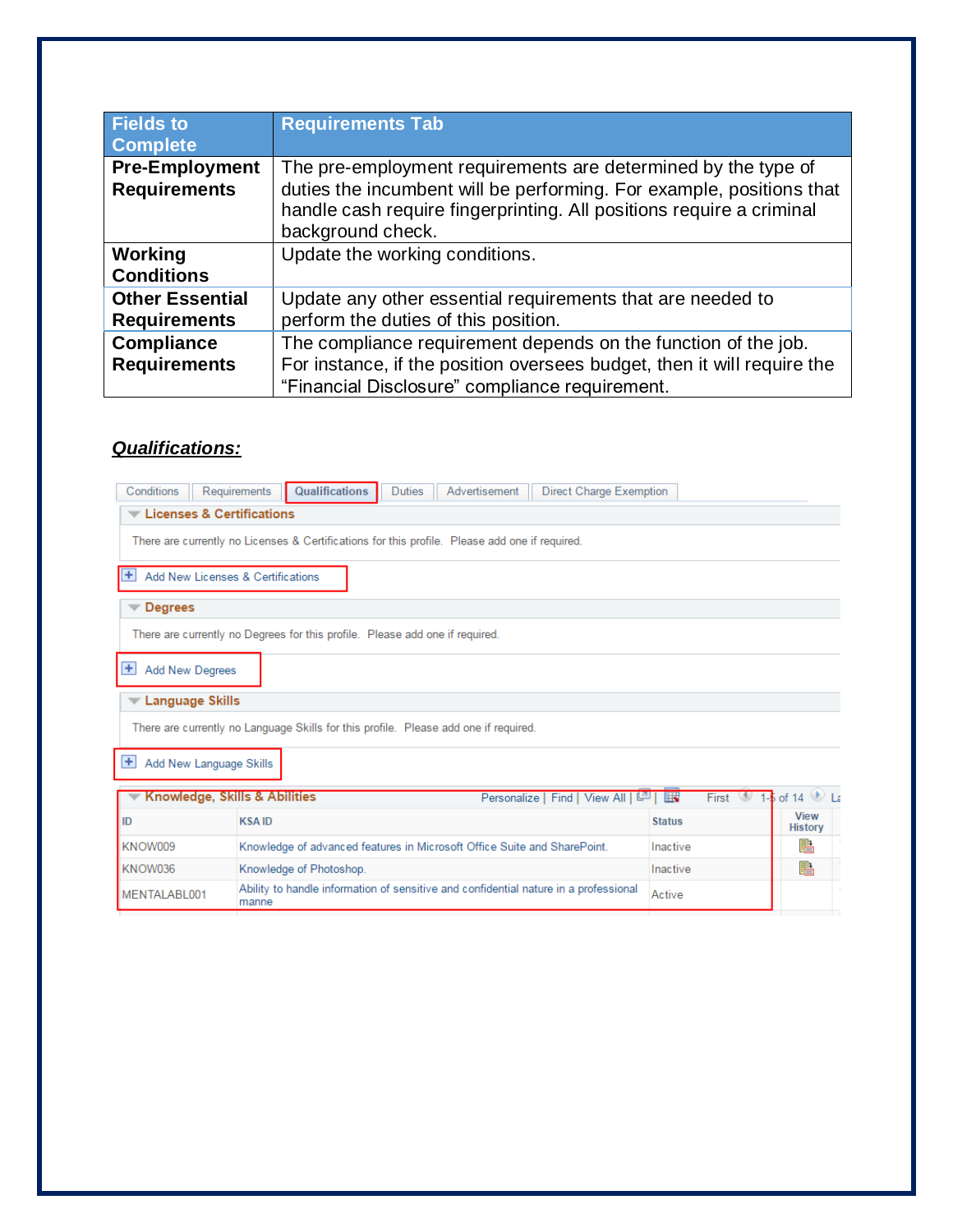| <b>Fields to</b><br><b>Complete</b>                   | <b>Qualifications</b>                                                                  |
|-------------------------------------------------------|----------------------------------------------------------------------------------------|
| <b>Add New</b><br>Licenses &<br><b>Certifications</b> | Update the position with the appropriate licenses & certifications.                    |
| <b>Add New</b><br><b>Degrees</b>                      | Update the position with the appropriate degrees.                                      |
| Knowledge,<br><b>Skills &amp; Abilities</b>           | Update the position with appropriate KSAs that are needed to<br>perform the functions. |

## 6. Duties & Responsibilities

| <b>Fields to</b><br><b>Complete</b> | <b>Duties Tab</b>                                                                                                                                   |
|-------------------------------------|-----------------------------------------------------------------------------------------------------------------------------------------------------|
| <b>Job Summary</b>                  | The job summary describes the primary purpose of the position.<br>The purpose may be linked to goals or outcomes for the<br>department/unit.        |
|                                     | Administrative positions - The job summary can describe the<br>strategic value of the position or the importance to the<br>organization's business. |
|                                     | Staff positions – The job summary will be more task oriented.                                                                                       |
| <b>Duties</b>                       | The most important duties, responsibilities, or tasks should be listed<br>first.                                                                    |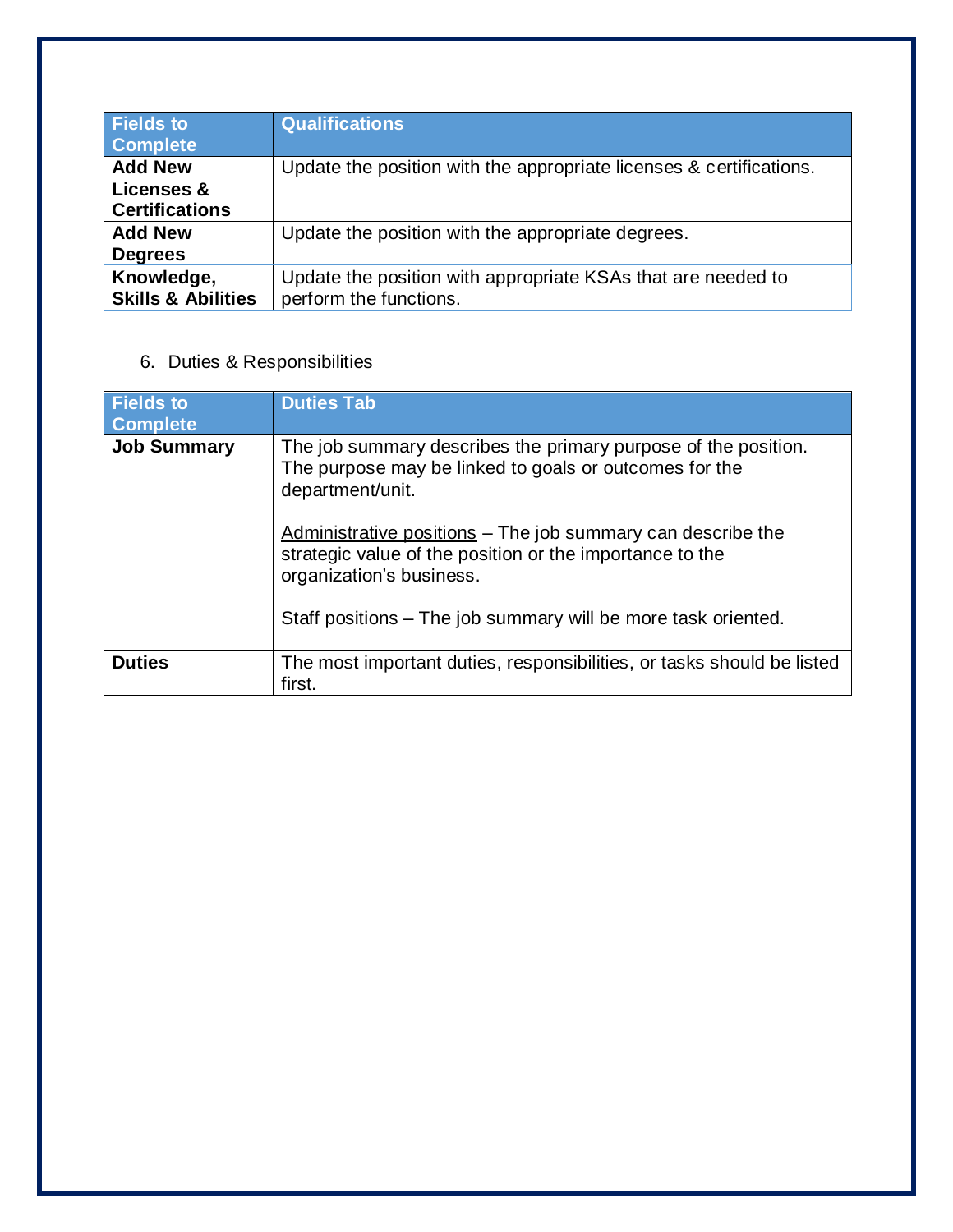| Profile ID NEW                                                                                                                                                                      |                     |                                               |                                        |                                                           |                   |   |
|-------------------------------------------------------------------------------------------------------------------------------------------------------------------------------------|---------------------|-----------------------------------------------|----------------------------------------|-----------------------------------------------------------|-------------------|---|
|                                                                                                                                                                                     |                     |                                               |                                        |                                                           |                   |   |
| Profile Type FIUPOS                                                                                                                                                                 | <b>FIU POSITION</b> |                                               |                                        |                                                           |                   |   |
| *Profile Status   Inactive                                                                                                                                                          | ▼                   |                                               |                                        |                                                           |                   |   |
| *Description Coordinator Academic Suppt                                                                                                                                             |                     |                                               |                                        |                                                           |                   |   |
| <b>Short Description CoordAcad</b>                                                                                                                                                  |                     |                                               |                                        |                                                           |                   |   |
| <b>S</b> Print © Comments                                                                                                                                                           |                     |                                               | <b>Profile Actions [Select Action]</b> |                                                           |                   | ▼ |
| Requirements<br>Conditions                                                                                                                                                          | Qualifications      | <b>Duties</b>                                 | Advertisement                          | Direct Charge Exemption                                   |                   |   |
| <b>V</b> Job Summary                                                                                                                                                                |                     |                                               |                                        |                                                           |                   |   |
| There are currently no Job Summary for this profile. Please add one if required.                                                                                                    |                     |                                               |                                        |                                                           |                   |   |
| $\leftarrow$ Add New Job Summary                                                                                                                                                    |                     |                                               | Enter the scope of the job.            |                                                           |                   |   |
| Duties & Responsibilities                                                                                                                                                           |                     |                                               |                                        |                                                           |                   |   |
| There are currently no Duties & Responsibilities for this profile. Please add one if required.                                                                                      |                     |                                               |                                        |                                                           |                   |   |
| + Add New Duties & Responsibilities                                                                                                                                                 |                     | perform                                       |                                        | Enter the Duties/Responsibilities that this position will |                   |   |
| <b>Profile Identities</b>                                                                                                                                                           |                     |                                               |                                        |                                                           |                   |   |
| + Add Profile Identity                                                                                                                                                              |                     |                                               |                                        |                                                           |                   |   |
|                                                                                                                                                                                     |                     |                                               |                                        |                                                           |                   |   |
| <b>Profile Associations</b>                                                                                                                                                         |                     |                                               |                                        |                                                           |                   |   |
| $+$<br>Add Profile Association                                                                                                                                                      |                     |                                               |                                        |                                                           |                   |   |
| Save                                                                                                                                                                                |                     |                                               |                                        |                                                           |                   |   |
|                                                                                                                                                                                     |                     |                                               |                                        |                                                           |                   |   |
|                                                                                                                                                                                     |                     |                                               |                                        |                                                           |                   |   |
|                                                                                                                                                                                     |                     |                                               |                                        |                                                           |                   |   |
|                                                                                                                                                                                     |                     |                                               |                                        |                                                           |                   |   |
| Click on "Job Summary."<br>$\checkmark$                                                                                                                                             |                     |                                               |                                        |                                                           |                   |   |
| Insert a row by clicking on the plus (+) sign.                                                                                                                                      |                     |                                               |                                        |                                                           |                   |   |
|                                                                                                                                                                                     |                     |                                               |                                        |                                                           |                   |   |
|                                                                                                                                                                                     |                     |                                               |                                        |                                                           |                   |   |
|                                                                                                                                                                                     |                     |                                               |                                        |                                                           |                   |   |
| Profile ID 50812000<br>Profile Type FIUPOS                                                                                                                                          |                     | <b>Account Manager</b><br><b>FIU POSITION</b> |                                        |                                                           |                   |   |
|                                                                                                                                                                                     |                     |                                               |                                        |                                                           |                   |   |
| <b>How to Update the Job Summary:</b><br><b>Update Job Summary</b><br>Update item details, then select OK to apply changes and return. Select Cancel to return without any changes. |                     |                                               |                                        |                                                           |                   |   |
|                                                                                                                                                                                     |                     |                                               |                                        | Find   View All                                           | First 1 of 3 Last |   |
| *Effective Date 07/02/2016                                                                                                                                                          |                     | B1                                            | <b>Job Summary</b>                     | Insert a Row by clicking on the<br>$plus (+) sign$        |                   |   |
| Details<br>Job Summary SUM01<br><b>Effective Status Active</b>                                                                                                                      |                     | ▼                                             |                                        |                                                           |                   |   |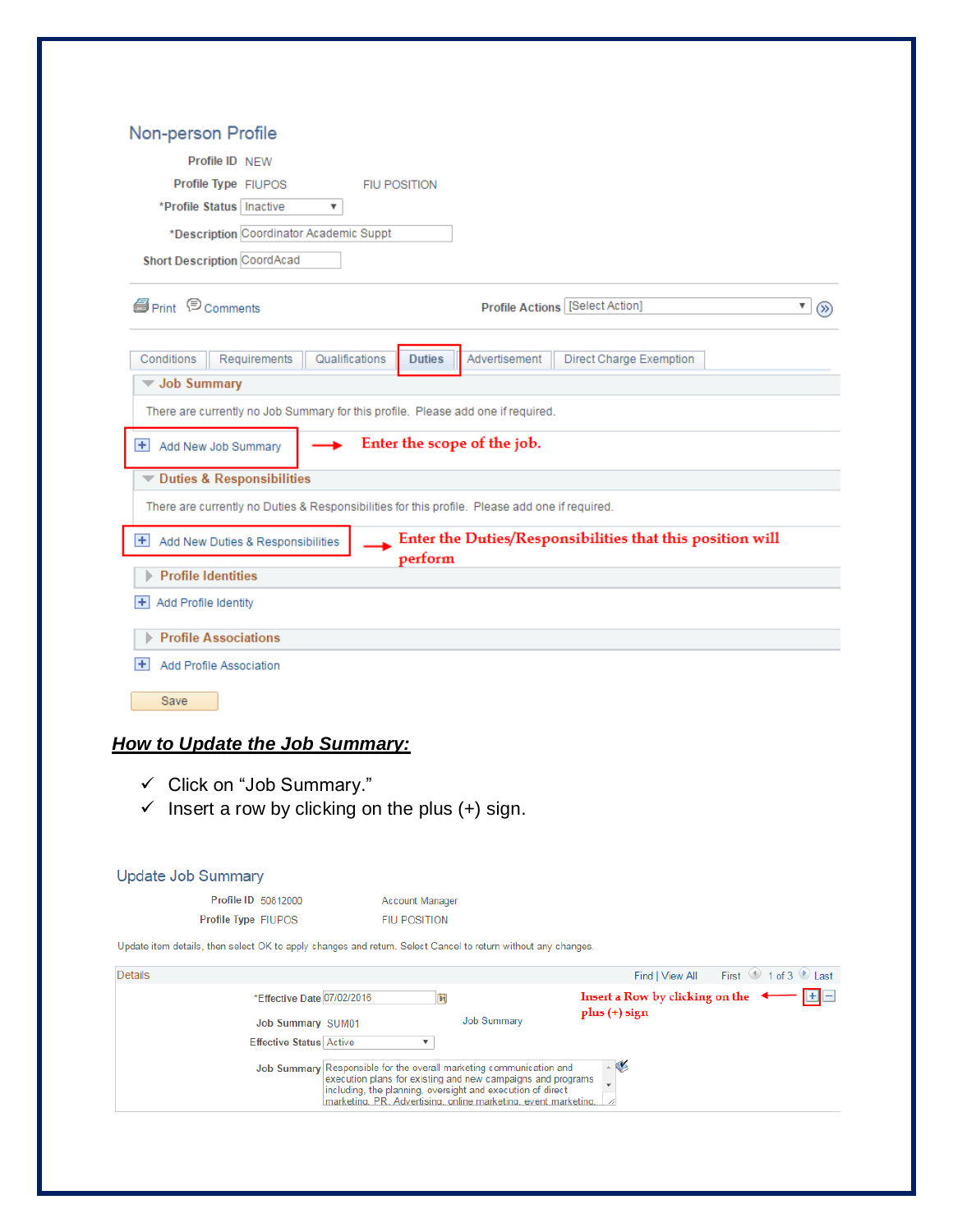- $\checkmark$  Once you insert a row, the "Effective Date" will default to today's date.
- $\checkmark$  Enter the duties.
- Click "OK."

Profile ID 50812000 Profile Type FIUPOS

Account Manager **FIU POSITION** 

Update item details, then select OK to apply changes and return. Select Cancel to return without any changes.

| <b>Details</b> | Find I View All                                                                                                                                                                                                                                                                       |  |
|----------------|---------------------------------------------------------------------------------------------------------------------------------------------------------------------------------------------------------------------------------------------------------------------------------------|--|
|                | $\rightarrow$ Defaults to current date.<br>*Effective Date 01/20/2017<br>BU                                                                                                                                                                                                           |  |
|                | <b>Job Summary</b><br>Job Summary SUM01                                                                                                                                                                                                                                               |  |
|                | <b>Effective Status Active</b>                                                                                                                                                                                                                                                        |  |
|                | Job Summary Responsible for the overall marketing communication and<br>Enter<br>execution plans for existing and new campaigns and programs<br>duties<br>including, the planning, oversight and execution of direct<br>marketing, PR. Advertising, online marketing, event marketing, |  |
| OK<br>Cancel   |                                                                                                                                                                                                                                                                                       |  |

### *How to Update and Add New Duties/Responsibilities:*

#### *Adding New Duties:*

#### Add New Duties & Responsibilities

Profile ID NEW

Coord. Academic Support Services

Profile Type FIUPOS

**FIU POSITION** 

Add item details. Select OK to apply changes and return. Select Cancel to return without making any changes. Select Apply and Add Another to continue adding additional items.

| <b>Details</b>                                                                                                                                                                                                                                                                                                                                                                                                      | Find   View All<br>First           |
|---------------------------------------------------------------------------------------------------------------------------------------------------------------------------------------------------------------------------------------------------------------------------------------------------------------------------------------------------------------------------------------------------------------------|------------------------------------|
| $\overrightarrow{31}$<br>*Effective Date 01/11/2017<br>Click on the magnifying glass and select the<br>*Duties<br>ч<br>appropriate Duty number<br><b>Status</b> Active<br>▼<br>Staff position requires a weight percentage to be allocated to<br>each of the duty.<br>Weight %<br>Administrative position doesn't require a weight percentage<br><b>Essential Function</b><br>Check flag, if it's an Essential duty |                                    |
| Description (1325 Max Length)                                                                                                                                                                                                                                                                                                                                                                                       | $\blacktriangleright$ Enter duties |
| <b>OK</b><br>Cancel<br>Apply and Add Another                                                                                                                                                                                                                                                                                                                                                                        |                                    |
|                                                                                                                                                                                                                                                                                                                                                                                                                     |                                    |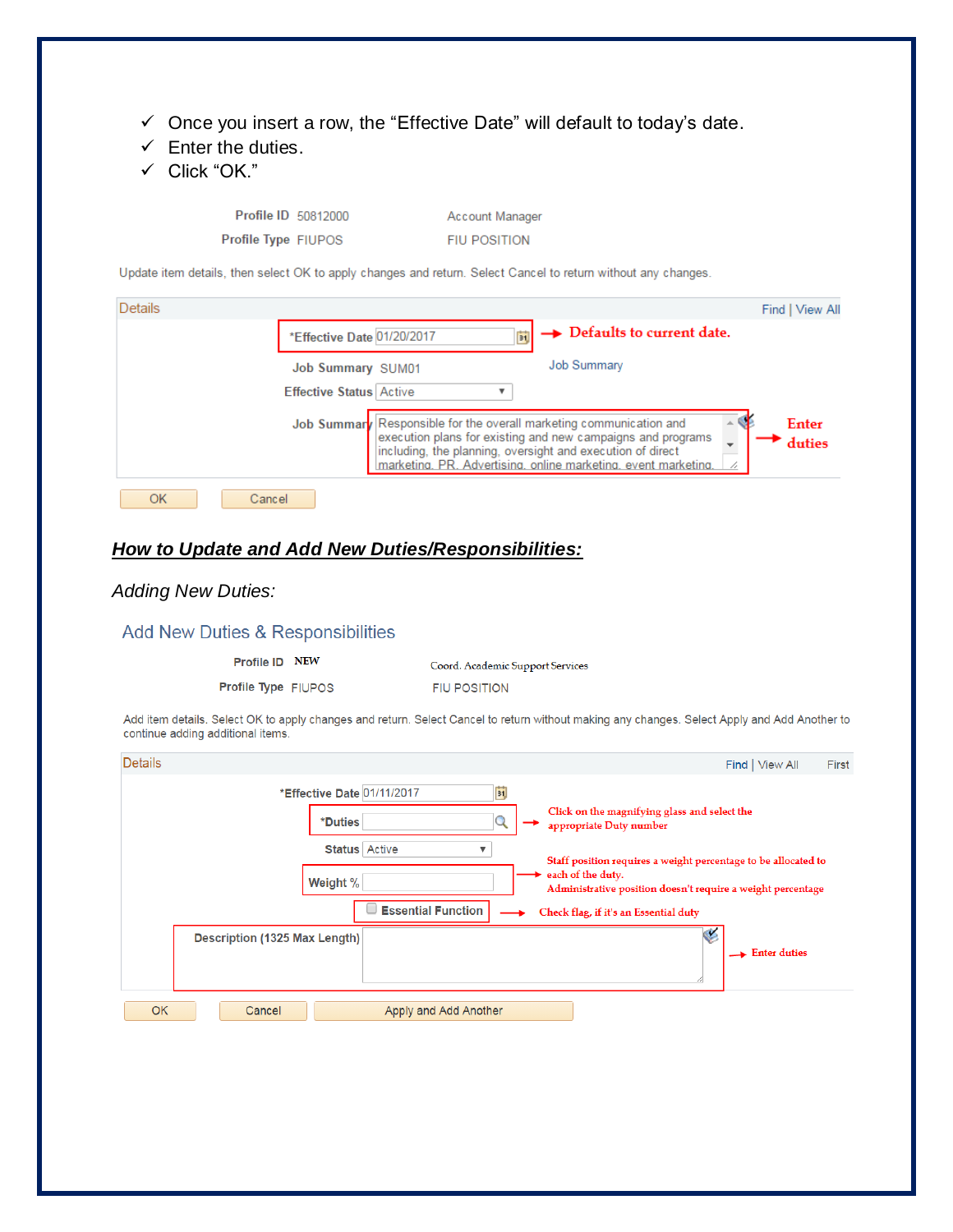| <b>Fields to</b><br><b>Complete</b> | <b>Duties Tab</b>                                                                                                                                                        |
|-------------------------------------|--------------------------------------------------------------------------------------------------------------------------------------------------------------------------|
| <b>Duties</b>                       | Enter "DU" and the next sequential number (e.g. DU01, DU02,<br>$etc.$ ).                                                                                                 |
| <b>Status</b>                       | Active                                                                                                                                                                   |
| Weight %                            | Staff Position – Enter the percentage of time, the incumbent<br>generally spends performing the duty.<br>Administrative position - Does not require a weight percentage. |
| <b>Essential</b><br><b>Function</b> | Click the "Essential Flag" if the duty is essential to the position.                                                                                                     |
| <b>Description</b>                  | Enter the duty in the "Description" field.                                                                                                                               |

#### *Updating the Duties:*

 $\checkmark$  Select the duty that you want to update.

| Personalize   Find   View All   2    <br>$\blacktriangledown$ Duties & Responsibilities<br>First |                                                            |                 |               |  |                           |                                                                                                                                                                                                                                                                                                                               |
|--------------------------------------------------------------------------------------------------|------------------------------------------------------------|-----------------|---------------|--|---------------------------|-------------------------------------------------------------------------------------------------------------------------------------------------------------------------------------------------------------------------------------------------------------------------------------------------------------------------------|
| ID                                                                                               | <b>Duties</b>                                              | *Effective Date | <b>Status</b> |  | Weight Essential Function | Description (1325 Max Length)                                                                                                                                                                                                                                                                                                 |
| <b>DU01</b>                                                                                      | Duty #1                                                    | 01/28/2017      | Active        |  | $\mathcal{Q}$             | Direct report to the Director of Communication; Responsible<br>planning, administration, coordination and management of all<br>communications which include public relations and informati-<br>include development programs such as promotional fundraisi<br>alumni participation in support of the College's programs and    |
| <b>DU02</b>                                                                                      | Duty $#2$                                                  | 01/28/2017      | Active        |  | $\mathcal{Q}$             | Serves as External Relations liaison for the Dean's Office at<br>College as needed.                                                                                                                                                                                                                                           |
| <b>DU03</b>                                                                                      | Click on the Duty that you<br>want to update<br>$D$ utv #3 | 01/28/2017      | Active        |  | $\mathcal{Q}$             | Conducts meetings with CARTA Account Managers and uni<br>officials in developing, coordinating and evaluating the strend<br>weaknesses of the communication programs, in coordination<br>Director of Communication. Prepares recommendations for t<br>of Communication regarding the development and revision of<br>programs. |
| <b>DU04</b>                                                                                      | Duty #4                                                    | 01/28/2017      | Active        |  |                           | Manage the production, implementation, dissemination and $\epsilon$<br>of all promotional materials, news/media relations, signage,<br>announcements, CARTA News, advertising, press kits and<br>materials for the College, including Dean's newsletters for all<br>and external audiences.                                   |
| <b>DU05</b>                                                                                      | Duty #5                                                    | 01/28/2017      | Active        |  |                           | Manage, plan, execute and evaluate all marketing initiatives<br>outreach, engagement and signature events central to the C-<br>mission and in tandem with university officials, community s<br>and Development Director.                                                                                                      |

- $\checkmark$  Insert a row by clicking on the plus (+) sign.
- $\checkmark$  Once you insert a row, the "Effective Date" will default to today's date.
- $\checkmark$  Enter the duties.
- $\checkmark$  Click "OK."